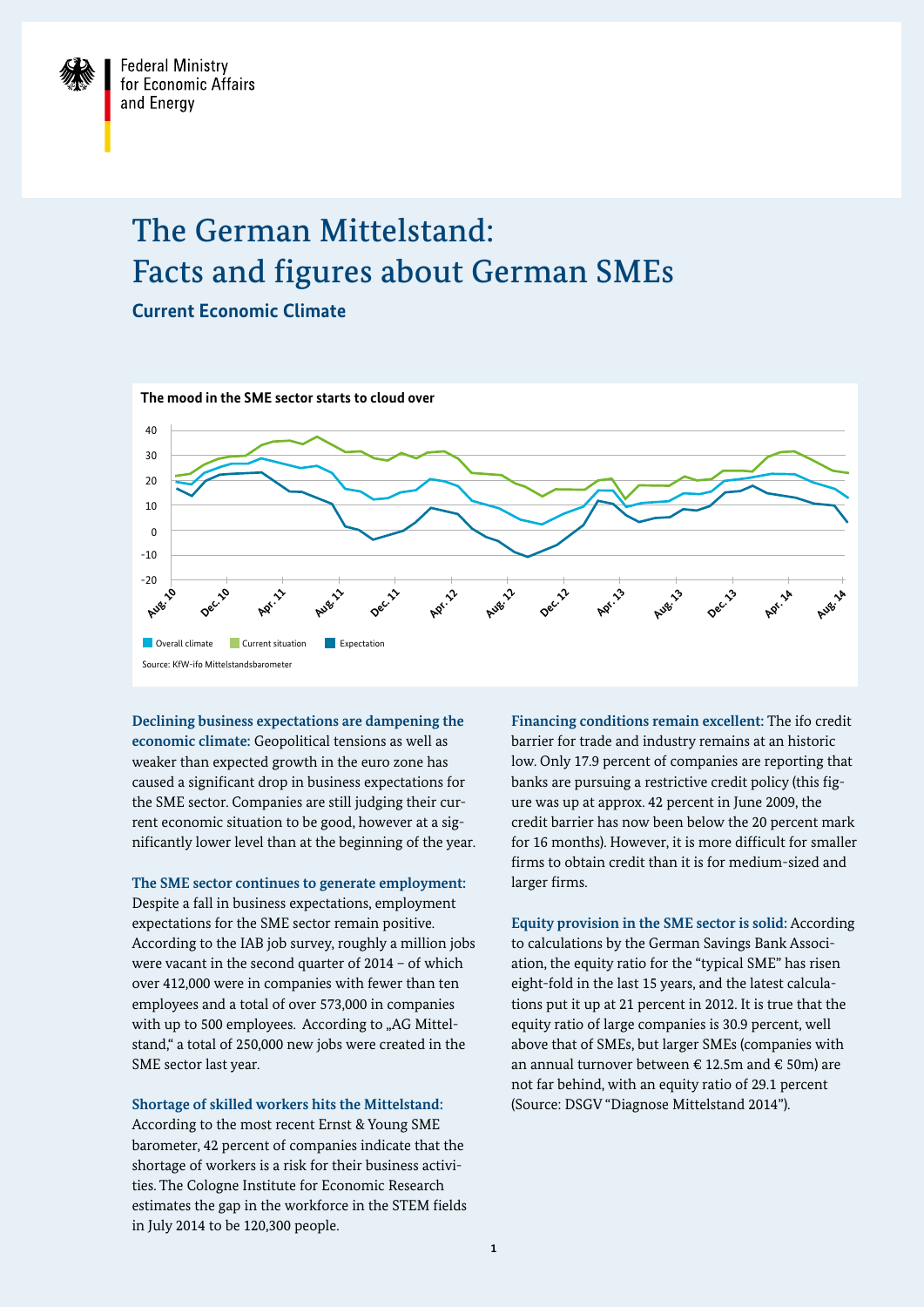

## **Economic Importance of SMEs in Germany**

SMEs generate more than one out of every two euros, and provide well over half of all jobs in Germany.



**SMEs make a significant contribution towards Germany's economic strength:** Approx. 37 percent of total corporate turnover in Germany is generated by SMEs. They actually account for just under 55 percent of added value.

**German SMEs are comparatively large:** It is true that the SME sector is dominated by micro-enterprises with fewer than 10 employees, but 17 percent of SMEs are small and medium-sized enterprises in Germany (with 10–49 or 50-249 employees) – in the EU-27 average, only 8 percent of SMEs have more than 10 employees.

**Small and medium-sized companies employ more than 15 million people:** In 2012, SMEs employed roughly 60 percent of all people in jobs requiring social insurance contributions. 11.8 million people were working in medium-sized firms with between 10 and 499 employees; 3.6 million were in small firms with fewer than 10 employees (Source: IfM Bonn).

**The SME sector trains the nation:** Establishments (including branches of large companies) with fewer than 500 employees provided approx. 1.27 million of the 1.54 million training places in companies in Germany at the end of 2013 (Source: company employment statistics).

**Even small firms enjoy international success:** One in two small enterprises with an annual turnover of € 2m-plus is active on foreign markets.

**German SMEs are highly innovative:** According to the 2013 R&D data report, SMEs planned to expand their spending on research further in 2013. Here, companies with fewer than 250 staff are investing more than twice as much in R&D as companies with between 250 and 499 employees. More than 70 percent of companies with fewer than 20 employees engage in research with several partners.